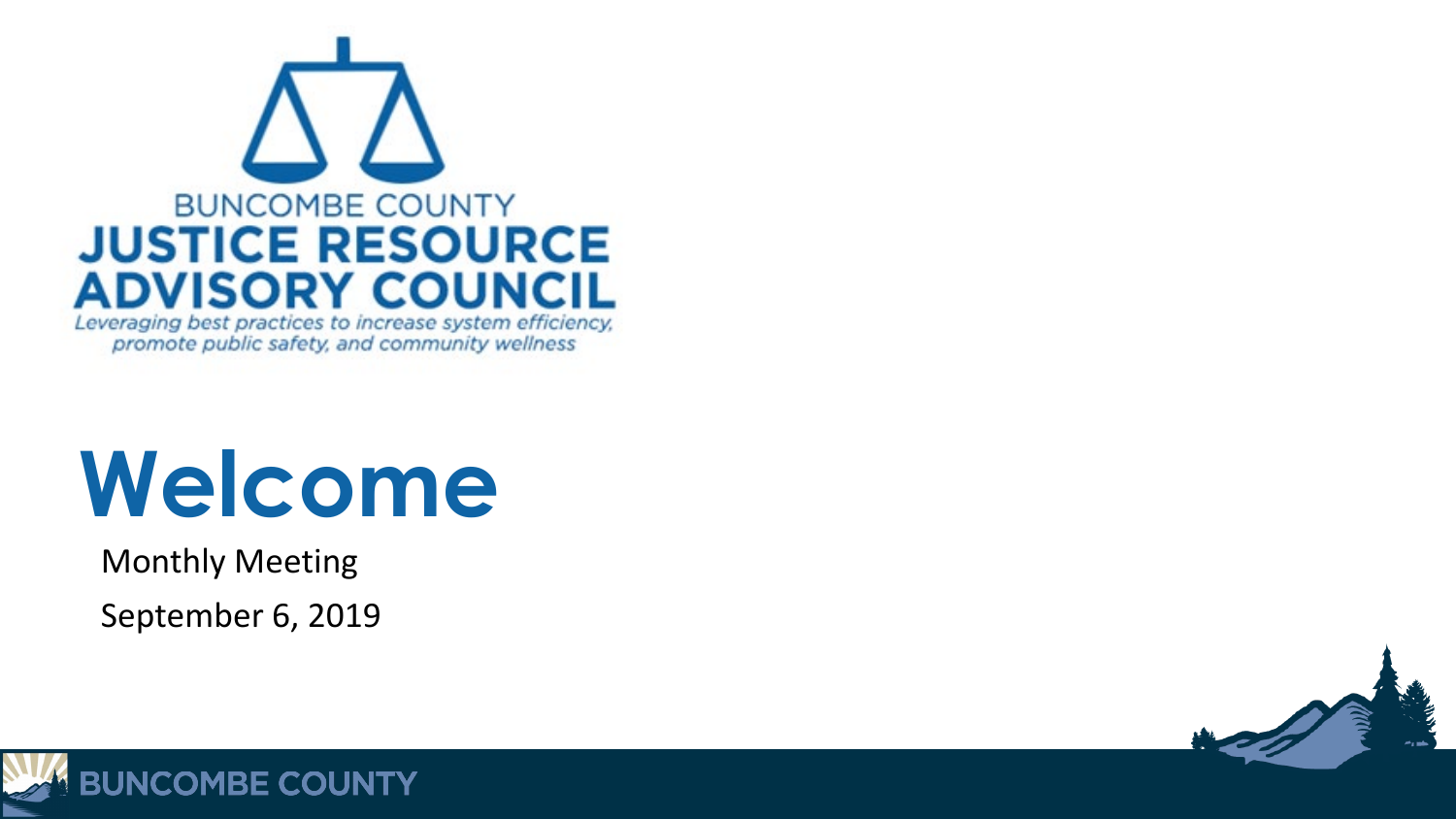### **Agenda**

- Welcome and Introductions
- II. Approval of September agenda and August minutes
- III. Old Business
	- a. Jail Population Review and SJC (stress test and workgroup updates)
- IV. New Business
	- a. Strategic Planning Technical Assistance



promote public safety, and community wellness



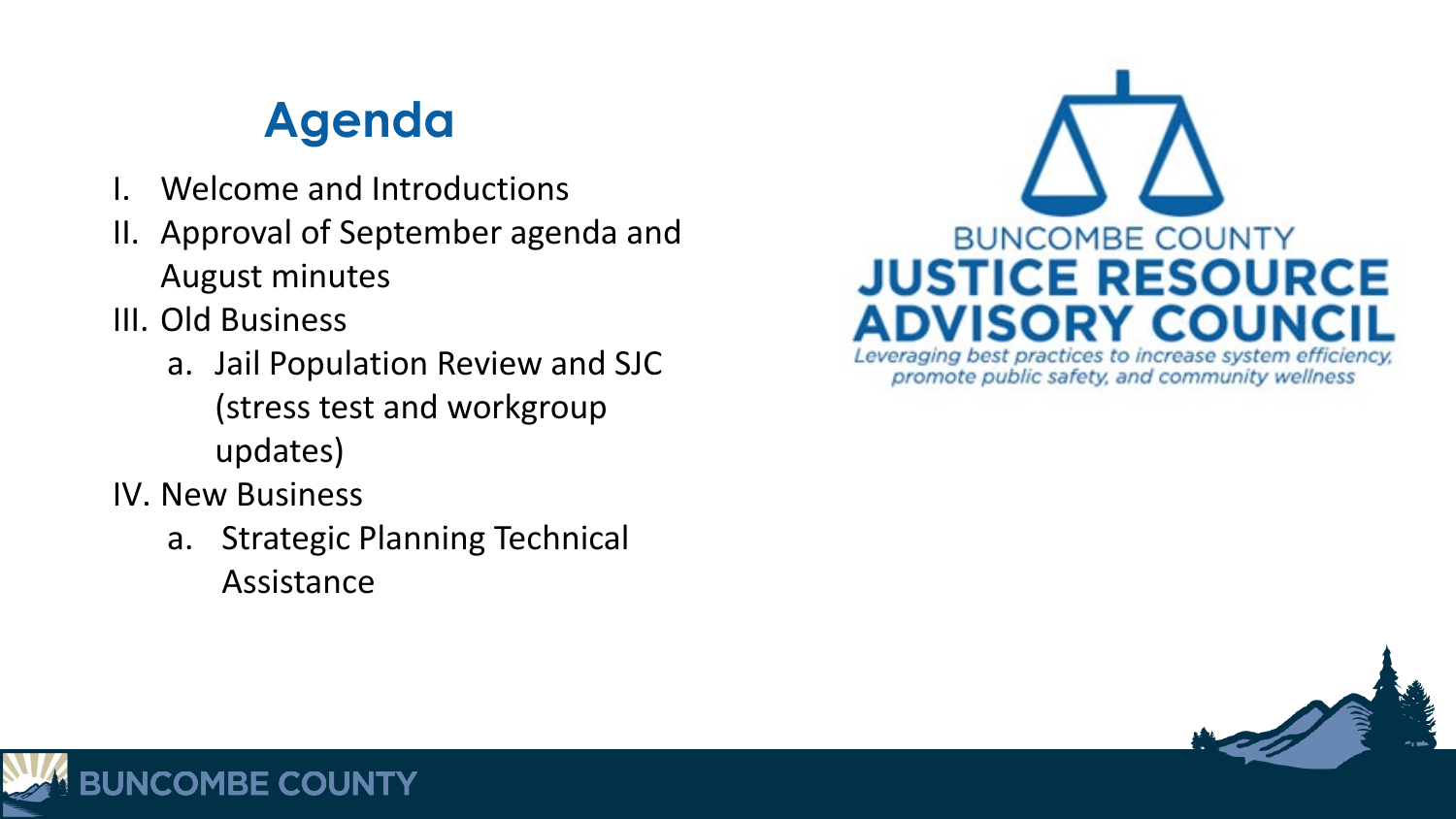- SJC Implementation Update
- SJC Strategy Update
- Jail Population Review



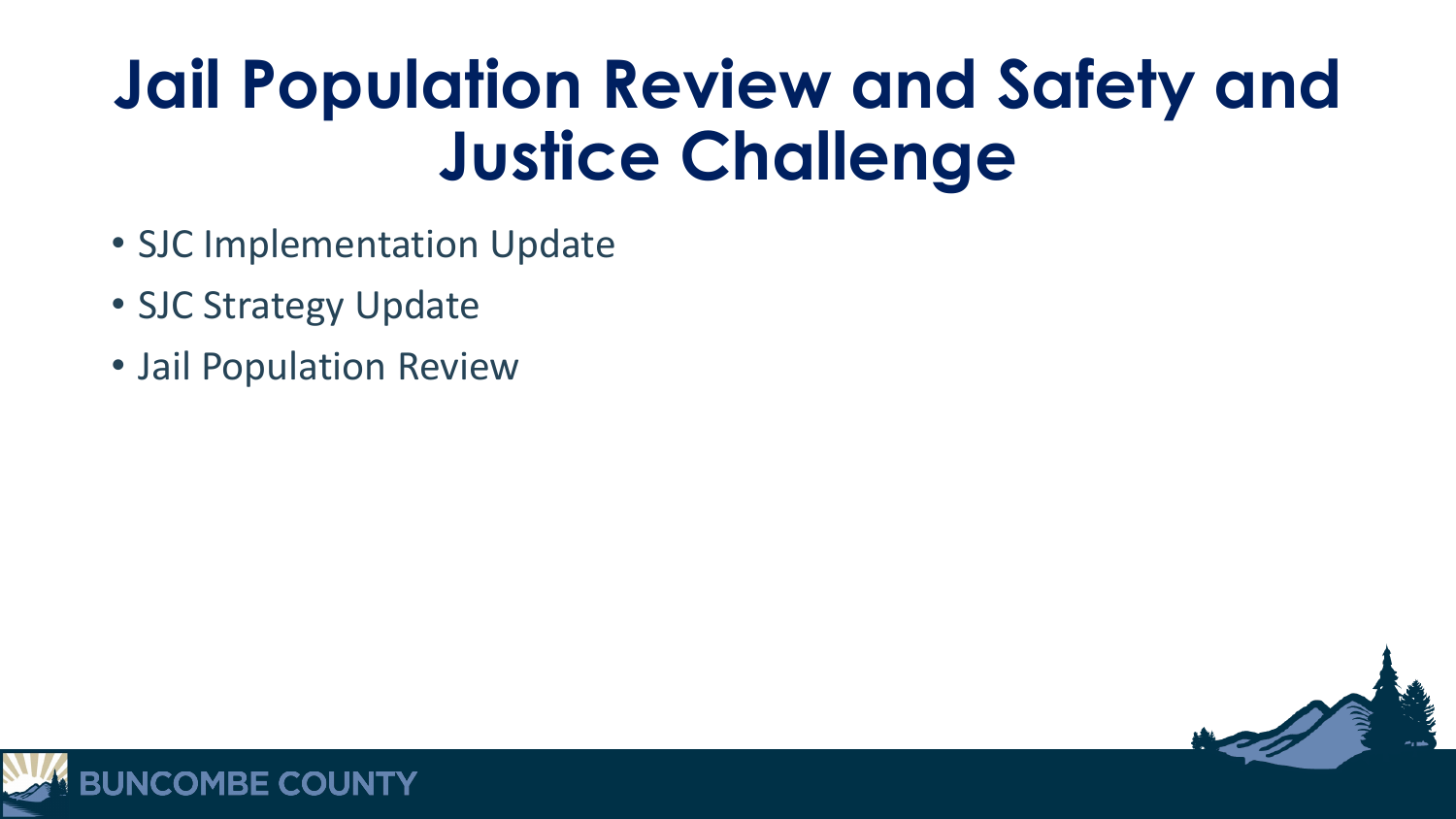- **SJC Implementation Plan**
	- **Updating post: stress test**
- **October Network Meeting**
	- **Houston, TX**
	- **October 2-4th 2019**
	- **Travel Team**

**JNCOMBE COUNTY** 

- **Sheriff Miller**
- **Judge Thornburg**
- **Judge Young**
- **Rodney Hasty, ADA**
- **LeAnn Melton, Chief PD**
- **DK Wesley, Assistant CM**
- **Tiffany Iheanacho, SJC Project Director**
- **Vivian Sevilla, SJC Data Anaylst**
- **Tony Walker, SJC community member representative**

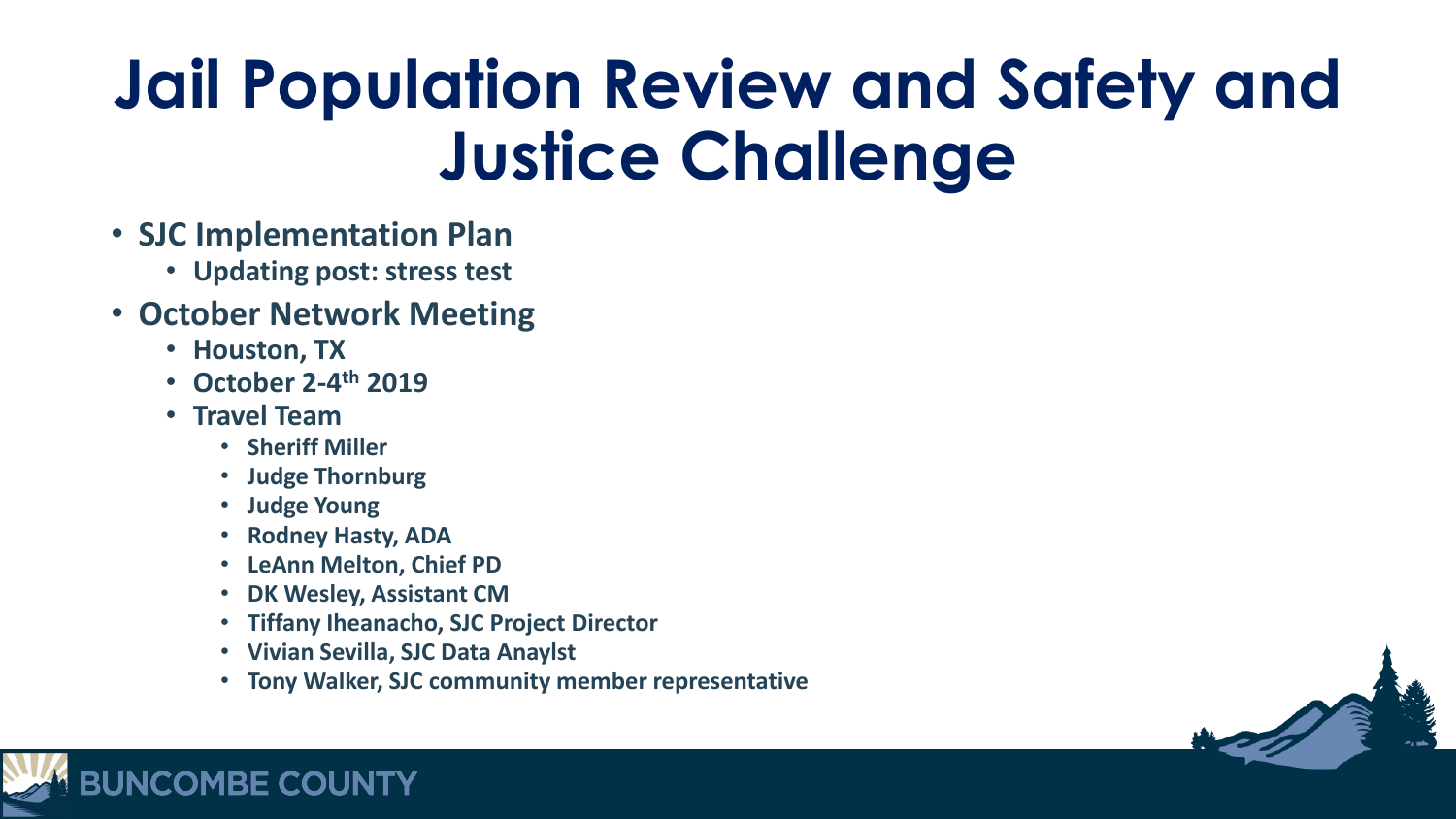### **Strategy Update**

- Strategy 1. Review Use of Criminal Summons and Citations
	- Defining stage
- Strategy 2. Familiar Faces
	- Finalizing plan that strengthens coordination
- Strategy 2. Improving LEO drop off at BHUC
	- Safe beds pilot at the end of October 2019



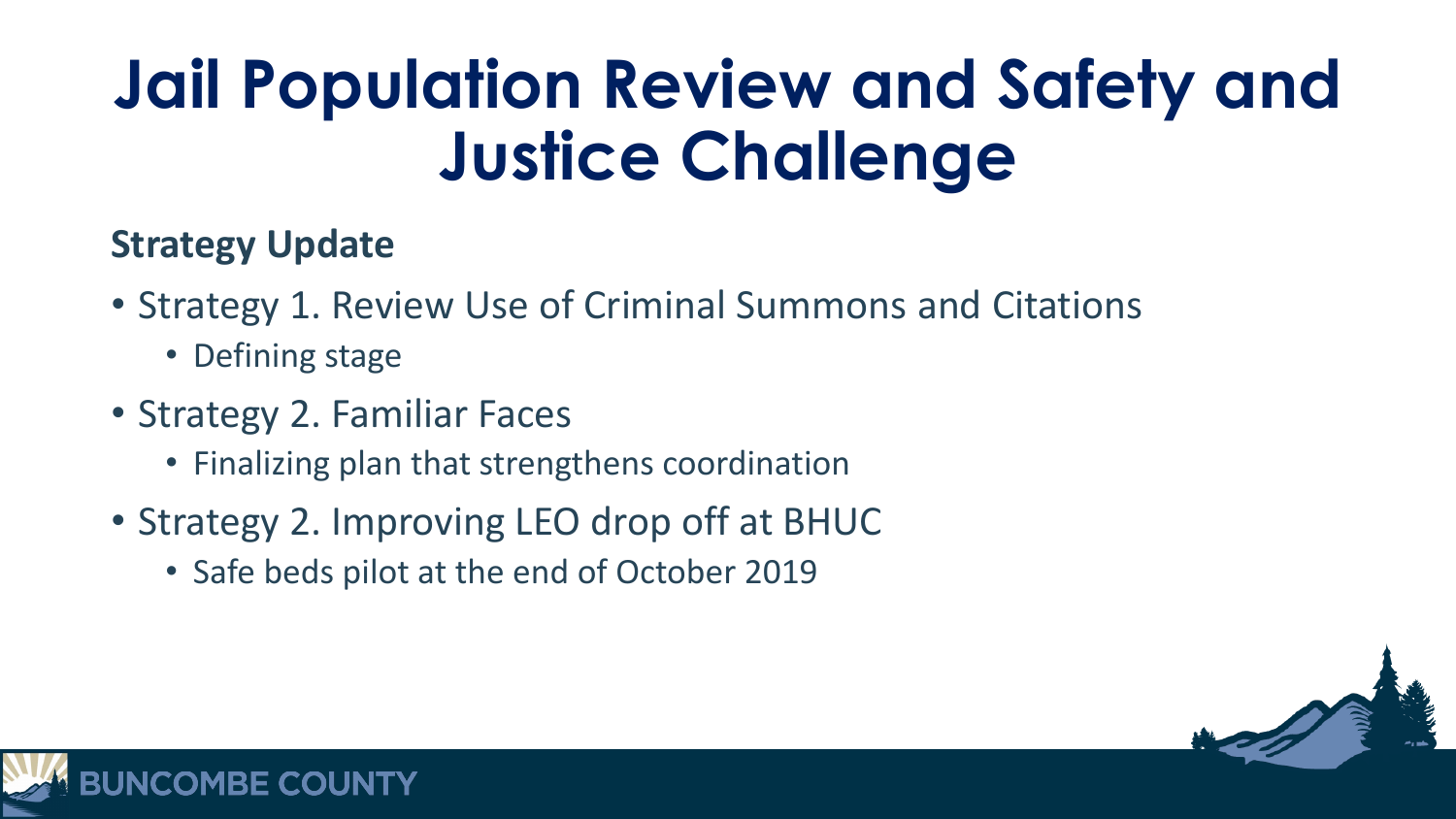- Strategy 3. Enhancing Pretrial Services
	- PSA violent charge list, matrix and report
	- Upcoming Trainings
- Strategy 4. Case Processing
	- Bond Report
	- Court Notification



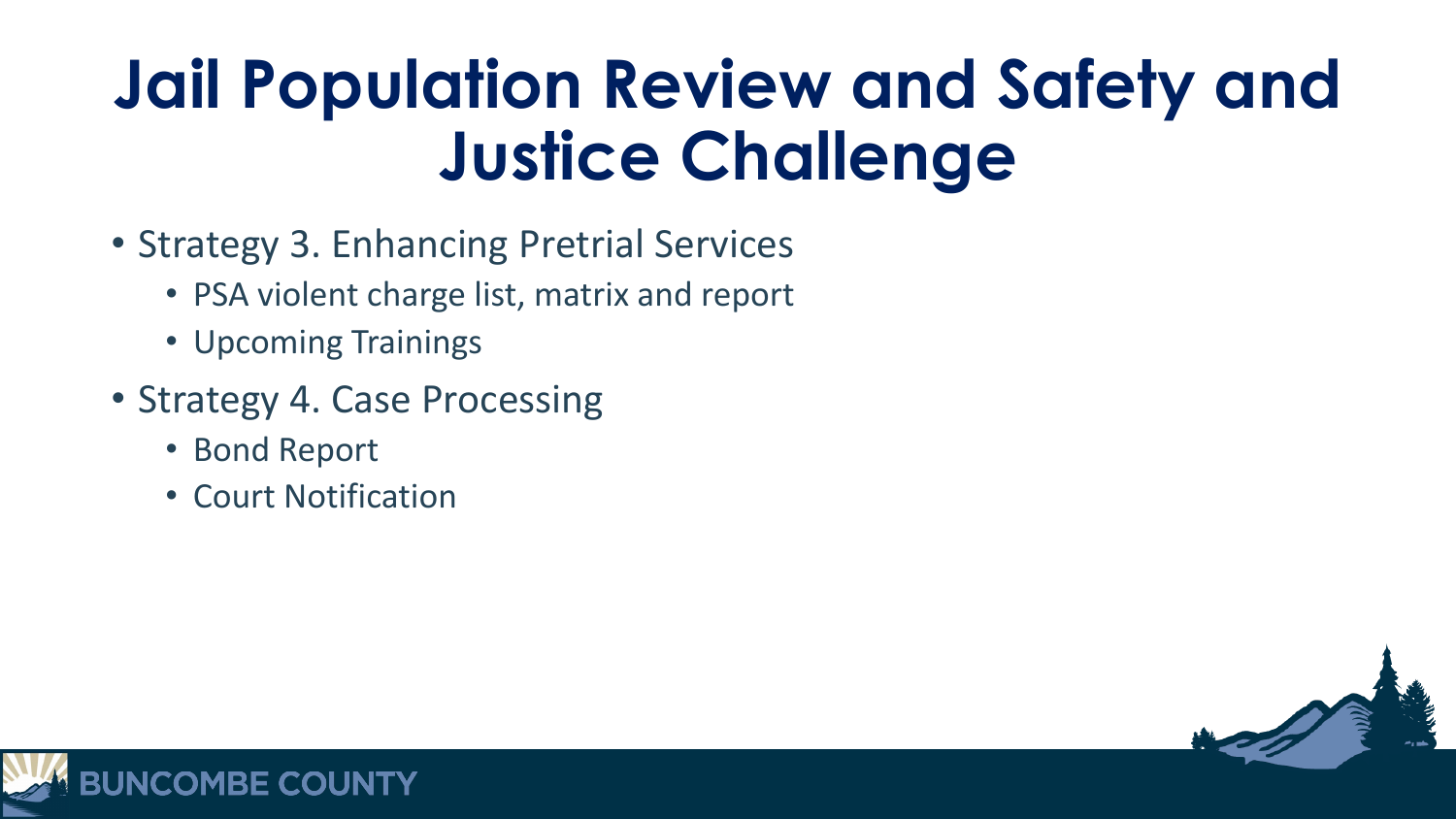- Strategy 6. Community Engagement
	- Listening Sessions (community input)
	- Community Meeting (informing community)
- Strategy 7. Racial Equity
	- Racial Equity Tool
	- Racial Equity Analysis
	- Burns Institute



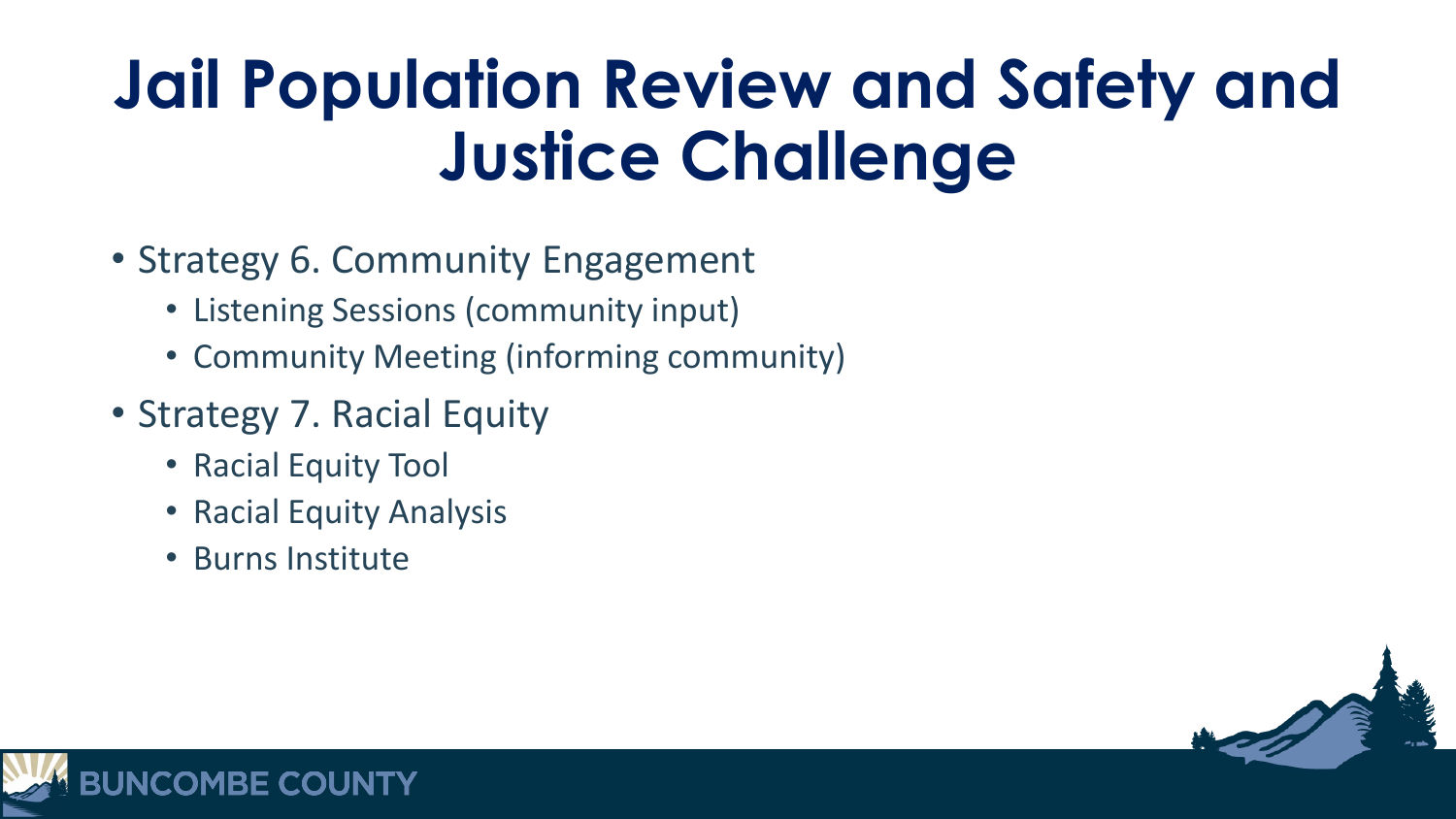

# **Jail Population Update**

*Presented by*

Vivian Sevilla

Performance Management



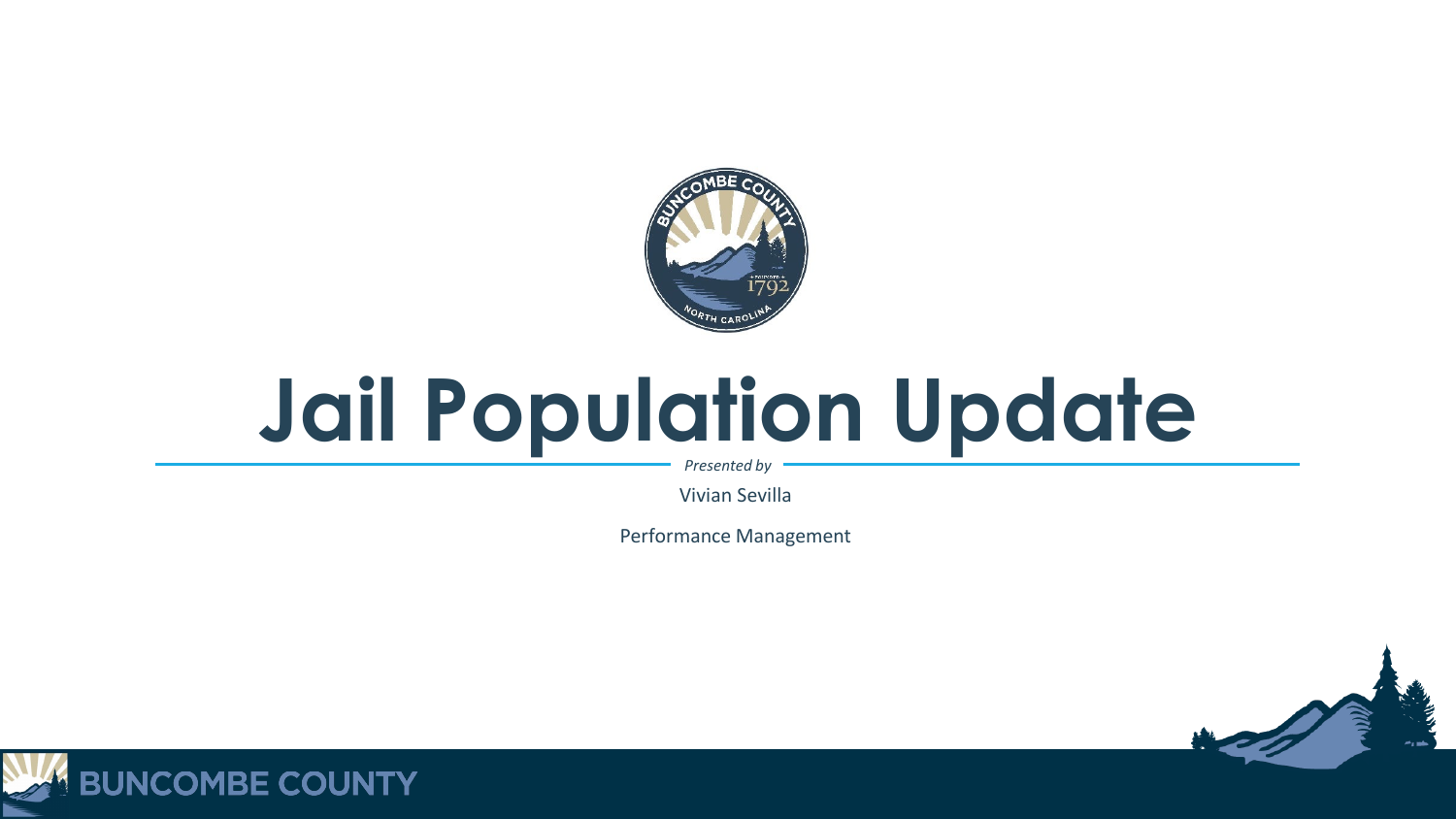### Baseline **SAFETY AND JUSTICE CHALLENGE**

 $\sqrt{\ }$  Timeframe: November 1, 2017 to April 30,2018

Contract beds removed: Federal and Statewide Misdemeanor Confinement Program

Baseline: 385



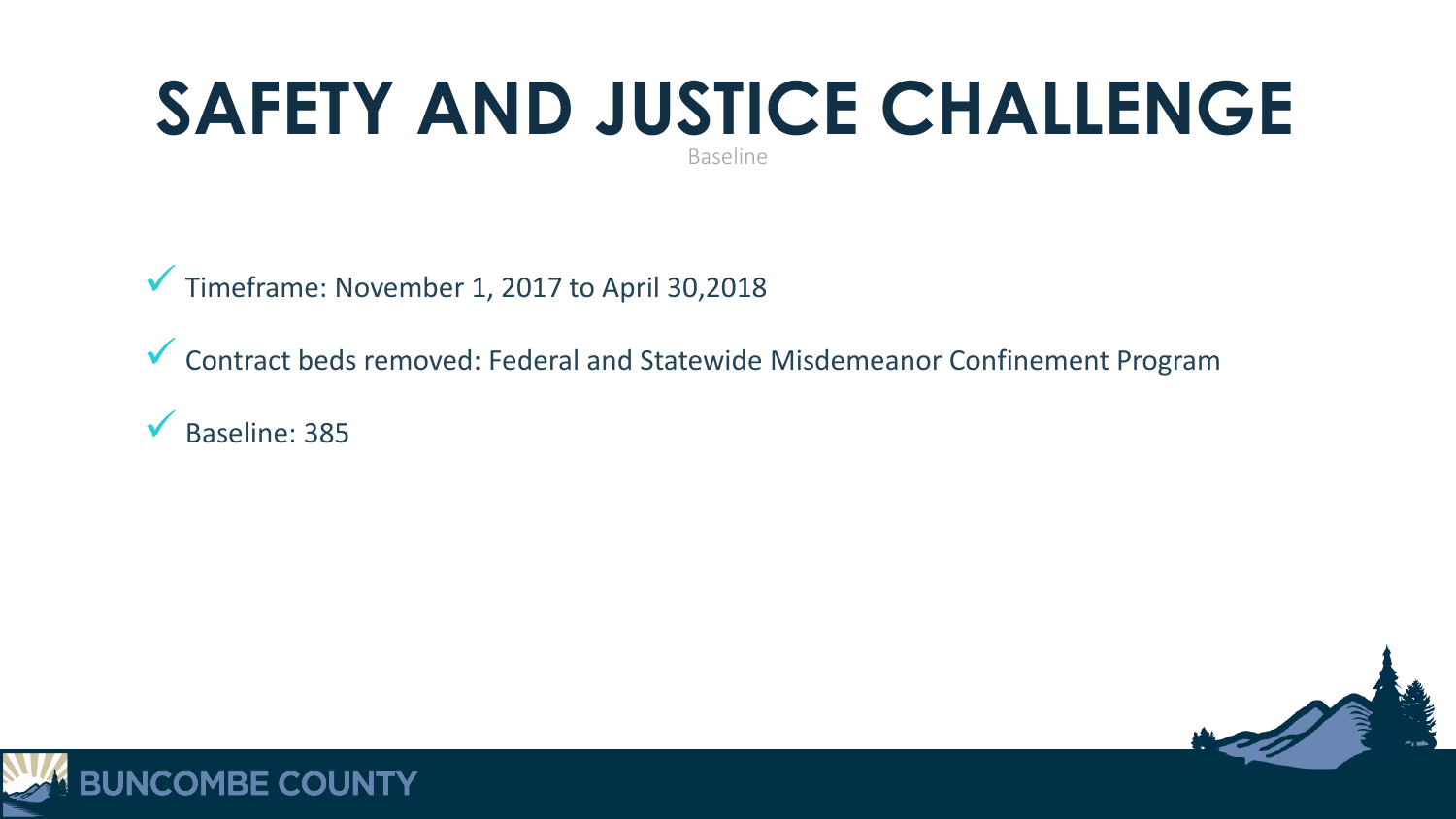# **SAFETY AND JUSTICE CHALLENGE**



**BUNCOMBE COUNTY**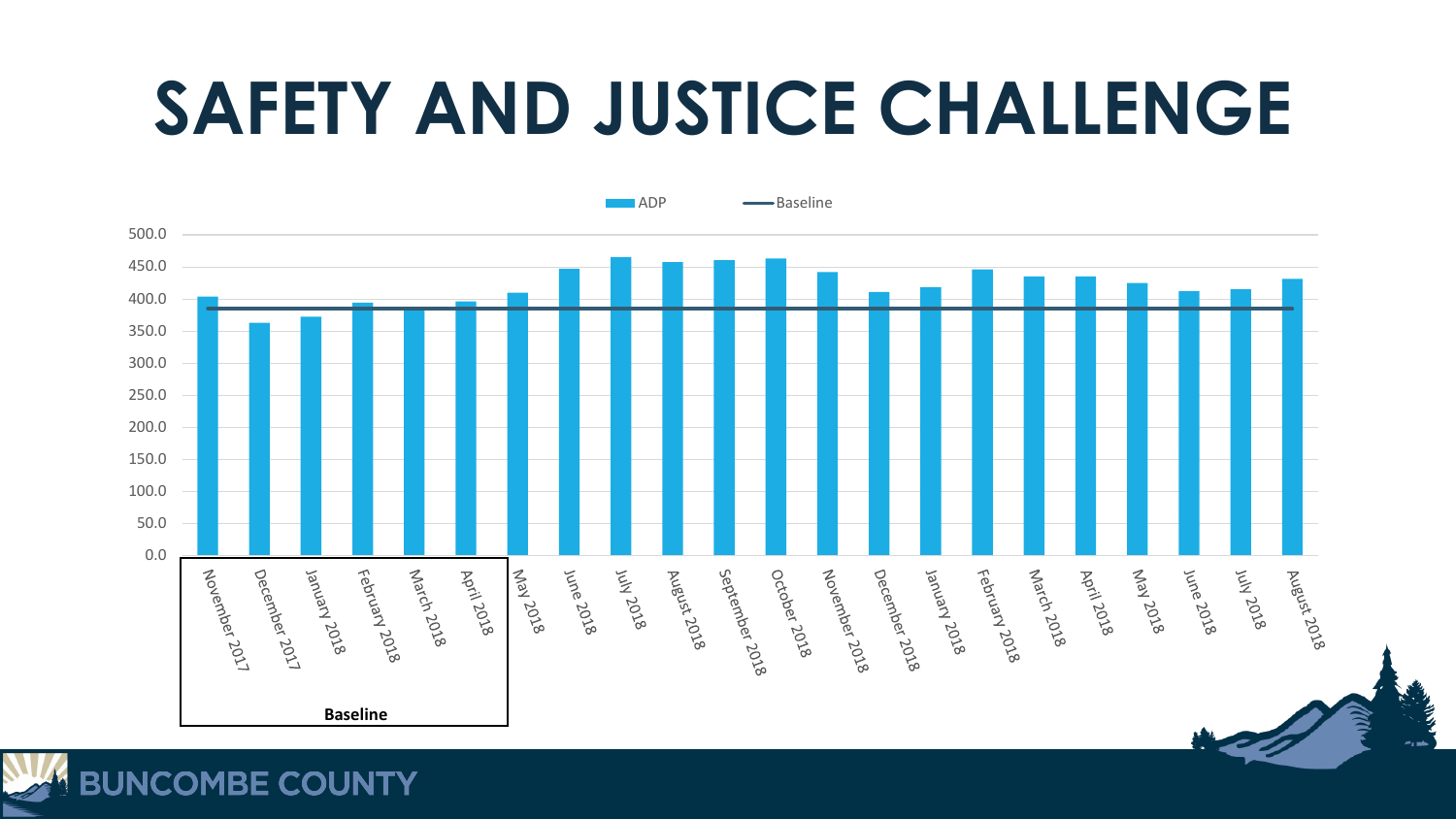### **BOOKINGS, RELEASES, & CALCULATED ADP**

**Bookings** August: 1,160 (excludes rebooks) YTD: 8,269 Last YTD: 8,224 YOY Change: 0.55%

**Releases** August: 1,141 (excludes feds and weekenders)

**Average LOS** August Releases: 11.5 (up one day from July releases)

**BUNCOMBE COUNTY** 

### AUGUST

| $\sqrt{\phantom{a}}$<br><b>Release Reason</b> | <b>Number of Releases</b> | <b>ALOS</b> | <b>Calculated ADP</b> |
|-----------------------------------------------|---------------------------|-------------|-----------------------|
| <b>Prison</b>                                 | 58                        | 74.7        | 139.7                 |
| <b>Department of Corrections</b>              | 58                        | 74.7        | 139.7                 |
| <b>E</b> Transfer                             | 97                        | 26.5        | 82.9                  |
| <b>Extradition</b>                            | 4                         | 12.0        | 1.5                   |
| To Other Agency                               | 93                        | 27.1        | 81.3                  |
| <b>■Time Served</b>                           | 97                        | 25.5        | 79.6                  |
| <b>Time Served</b>                            | 97                        | 25.5        | 79.6                  |
| <b>EPretrial Release</b>                      | 67                        | 31.4        | 68.0                  |
| <b>Pretrial Release</b>                       | 67                        | 31.4        | 68.0                  |
| <b>⊟UN/WP</b>                                 | 208                       | 8.1         | 54.5                  |
| <b>Custody Release</b>                        | 16                        | 12.6        | 6.5                   |
| Unsecured                                     | 146                       | 10.1        | 47.5                  |
| <b>Written Promise</b>                        | 46                        | 0.3         | 0.5                   |
| <b>⊟Bail/Bond</b>                             | 218                       | 6.4         | 44.9                  |
| <b>Bail Bond</b>                              | 189                       | 6.4         | 39.0                  |
| <b>Cash Bond</b>                              | 25                        | 1.7         | 1.4                   |
| <b>Property Bond</b>                          | 4                         | 35.2        | 4.5                   |
| <b>⊟Other</b>                                 | 38                        | 15.9        | 19.5                  |
| <b>Released by Purge</b>                      | 33                        | 18.3        | 19.5                  |
| <b>Released When Sober</b>                    | 5                         | 0.4         | 0.1                   |
| <b>Probation</b>                              | 12                        | 27.5        | 10.6                  |
| Probation                                     | 12                        | 27.5        | 10.6                  |
| <b>■Court Order</b>                           | 46                        | 4.1         | 6.0                   |
| <b>Charge Dismissed</b>                       | 46                        | 4.1         | 6.0                   |
| Released After Processing                     | 300                       | 0.1         | 0.6                   |
| After Processing Custody Release              | $\overline{2}$            | 0.0         | 0.0                   |
| <b>After Processing Unsecured</b>             | 41                        | 0.0         | 0.0                   |
| <b>After Processing Written Promise</b>       | 257                       | 0.1         | 0.6                   |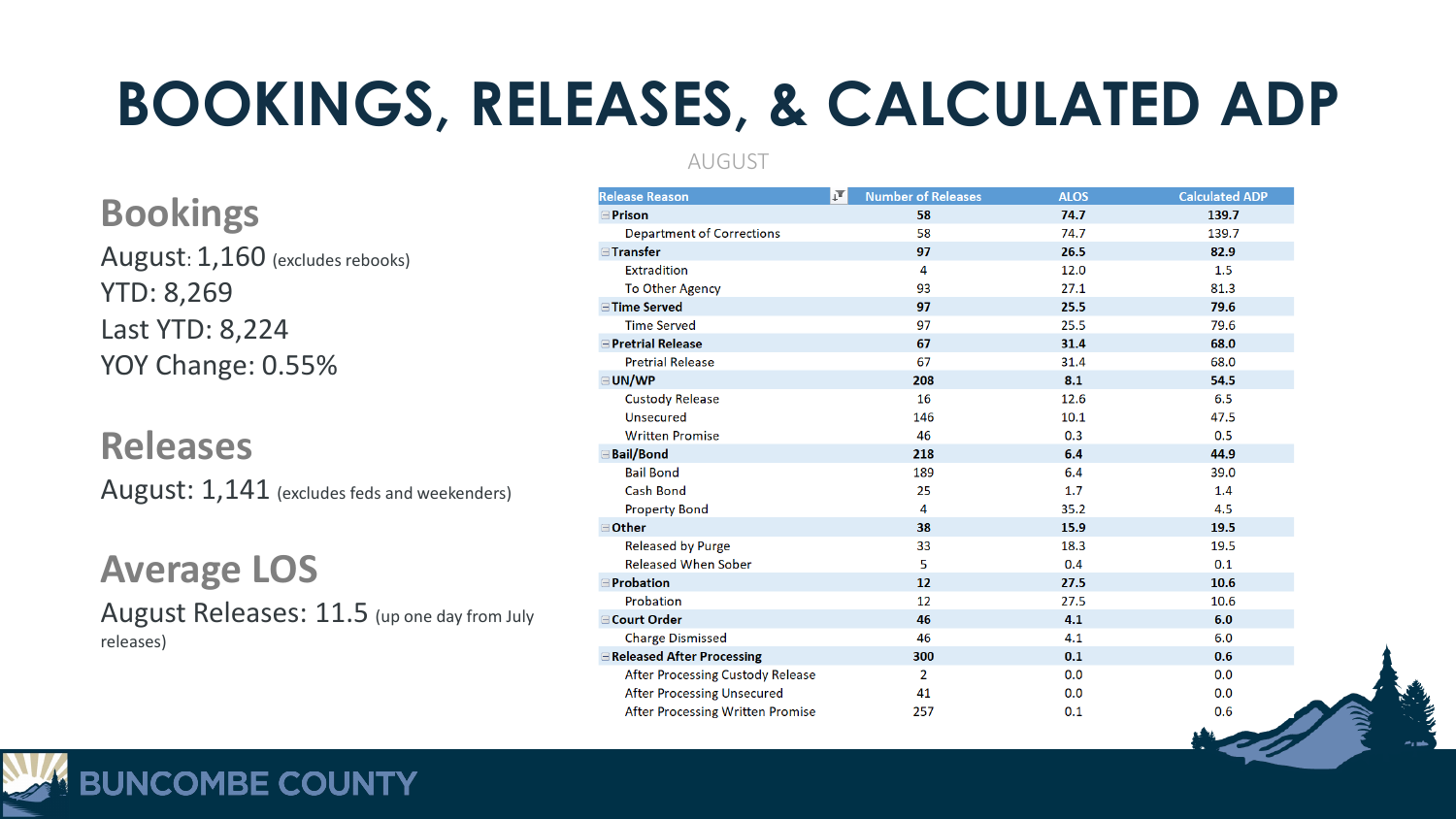### **SAFETY+JUSTICE**

**Buncombe County** 

Safety + Justice Challenge Budget and Expenses Monthly Report (Updated August 27, 2019)

Supported by the John D. and Catherine T.

| Year 1 October 2018-September 2019 |                                                                    |                                                       |           | Supported by the John D. and Catherine T.<br>MacArthur Foundation |                |
|------------------------------------|--------------------------------------------------------------------|-------------------------------------------------------|-----------|-------------------------------------------------------------------|----------------|
| <b>Strategy</b>                    | <b>Activity Description</b>                                        | Current Budget/Spending Pattern Budget                |           | <b>Actual</b>                                                     | <b>Balance</b> |
| <b>Budget Totals</b>               |                                                                    |                                                       | \$770,515 | \$169,767                                                         | \$600,748      |
| 1. Deflect at Arrest               | Total                                                              |                                                       | \$162,563 | \$754                                                             | \$161,809      |
|                                    | 24/7 County Staff Position 4.5 FTEs                                |                                                       | \$155,363 | \$0                                                               | \$155,363      |
|                                    | <b>Monitors at Magistrate Workstation (PSA)</b>                    |                                                       | \$600     | \$754                                                             | $-5154$        |
|                                    | <b>Laptop and Docking Station</b>                                  |                                                       | \$6,600   | \$0                                                               | \$6,600        |
| 2. Diversion to BH                 | Total                                                              |                                                       | \$93,600  | 50                                                                | \$93,600       |
|                                    | <b>Furnishing and Equip for Drop Off</b>                           |                                                       | \$40,000  | \$0                                                               | \$40,000       |
|                                    | <b>Peer Support Specialist</b>                                     |                                                       | \$33,600  | \$0                                                               | \$33,600       |
|                                    | <b>Support for Identified Familiar Faces of detention facility</b> |                                                       | \$20,000  | \$0                                                               | \$20,000.00    |
| 3. Pretrial Services               | Total                                                              |                                                       | \$51,787  | \$25,877                                                          | \$25,910.00    |
|                                    | <b>Pretrial Screener</b>                                           |                                                       | \$51,787  | \$25,877                                                          | \$25,910.00    |
| 4. Case Processing                 | Total                                                              |                                                       | \$171,331 | \$46,072                                                          | \$125,259      |
|                                    | <b>Assistant District Attorney</b>                                 |                                                       | \$91,472  | \$21,484                                                          | \$69,988       |
|                                    | <b>Assistant Public Defender</b>                                   |                                                       | \$79,859  | \$24,588                                                          | \$55,271       |
| 5. Data Intergation                | Total                                                              |                                                       | \$115,000 | \$5,906                                                           | \$109,094.46   |
|                                    | <b>Software Licensing</b>                                          |                                                       | \$57,500  | \$5,906                                                           | \$51,594.46    |
|                                    | <b>Data Support</b>                                                |                                                       | \$57,500  | \$0                                                               | \$57,500       |
| <b>6. Community Engagment</b>      | Total                                                              |                                                       | \$24,300  | \$2,160                                                           | \$22,140       |
|                                    | <b>Food for Community Focus Groups</b>                             |                                                       | \$2,400   | \$0                                                               | \$2,400        |
|                                    | <b>Childcare and Transportation for Focus Groups</b>               |                                                       | \$500     | \$0                                                               | \$500          |
|                                    | Incentives for Community Outreach, Focus Groups, etc.              |                                                       | \$3,000   | \$0                                                               | \$3,000        |
|                                    | <b>Stipends for Community Member Workgroup Participation</b>       | increased capacity for community                      | \$8,400   | \$2,025                                                           |                |
|                                    |                                                                    | members                                               |           |                                                                   | \$6,375        |
|                                    | <b>Printing and Marketing for Community Outreach</b>               |                                                       | \$10,000  | \$135                                                             | \$9,865        |
| 7. Racial & Enthic Disparities     | Total                                                              |                                                       | \$5,150   | \$4,900                                                           | \$250          |
| <b>Training and Consultation</b>   | <b>Training-Consultations/Outside Trainers</b>                     | adjusted budget to provide resources for<br><b>RE</b> | \$5,150   | \$4,900                                                           | \$250          |
| <b>Implementation &amp; Travel</b> | Total                                                              |                                                       | \$146,785 | \$84,099                                                          | \$62,685.85    |
| <b>Implementation</b>              | <b>Equip SJC Grant Coordinator and MA</b>                          | Money from GC to 14th floor upgrade                   | \$5,000   | \$3,221                                                           | \$1,778.97     |
| <b>Implementation</b>              | <b>Training-Consultations/Outside Trainers</b>                     |                                                       | \$2,000   | \$1,800                                                           | \$200          |
| <b>Implementation</b>              | <b>Food for Stakeholder Meetings and Workgroups</b>                | <b>SJC Strategy Workgroup meetings</b>                | \$6,178   | \$6,947                                                           | $-5769$        |
| <b>Implementation</b>              | <b>SJC Management Analyst</b>                                      |                                                       | \$85,507  | \$56,072                                                          | \$29,434.75    |
| Travel                             | Airfare                                                            | <b>Oct &amp; May SJC Meeting</b>                      | \$24,000  | \$11,936.29                                                       | \$12,063.71    |
| Travel                             | <b>Hotel</b>                                                       |                                                       | \$15,000  | \$0                                                               | \$15,000       |
| Travel                             | <b>Per Diem</b>                                                    | <b>Oct &amp; May SJC Meeting</b>                      | \$8,400   | \$4,122                                                           | \$4,277.65     |
| Allrawet 1 2019                    | <b>Car Rental</b>                                                  |                                                       | \$700     | \$0                                                               | \$700.00       |

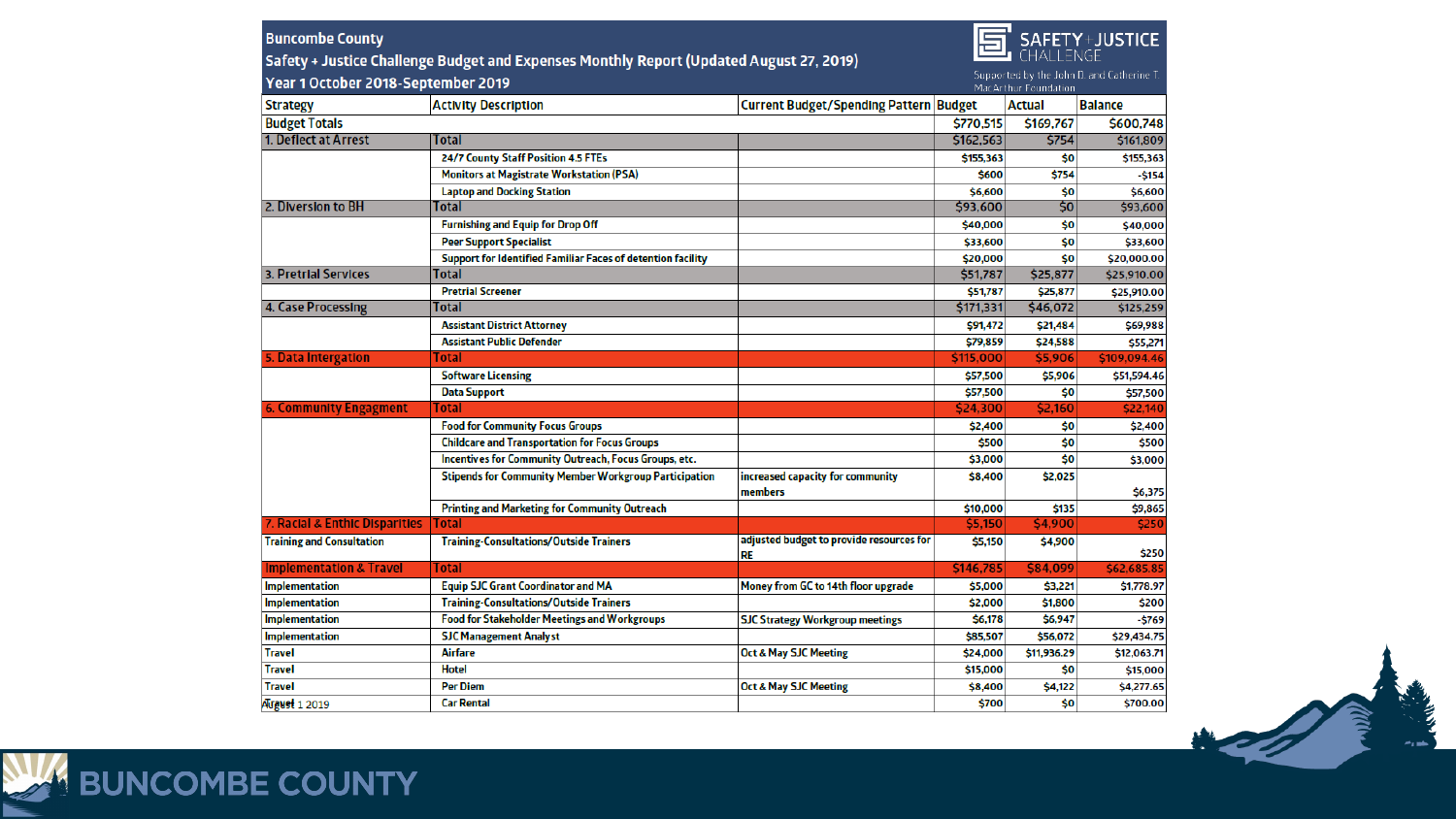- **Specialty Courts**
- **Justice Resource Center (diversions and supportive services)**
- **Safety and Justice Challenge**
	- **1. Improving Deflection Opportunities**
	- **2. Improving Crisis Response and Familiar Faces Services**
	- **3. Pretrial Enhancement, including implementation of the Public Safety Assessment**
	- **4. Improving Case Processing**
- **Increasing Community Engagement**
- **Addressing Racial and Ethnic Disparities**
- **Raise the Age Implementation**
- **Community Crisis (IVC) Planning**
- **Diversion Services Enhancements**

**JNCOMBE COUNTY** 

### **Current Projects [Strategic Planning](https://www.mentimeter.com/s/813447093bd0e84a7f854ab983900c94/fb93ca884198)**



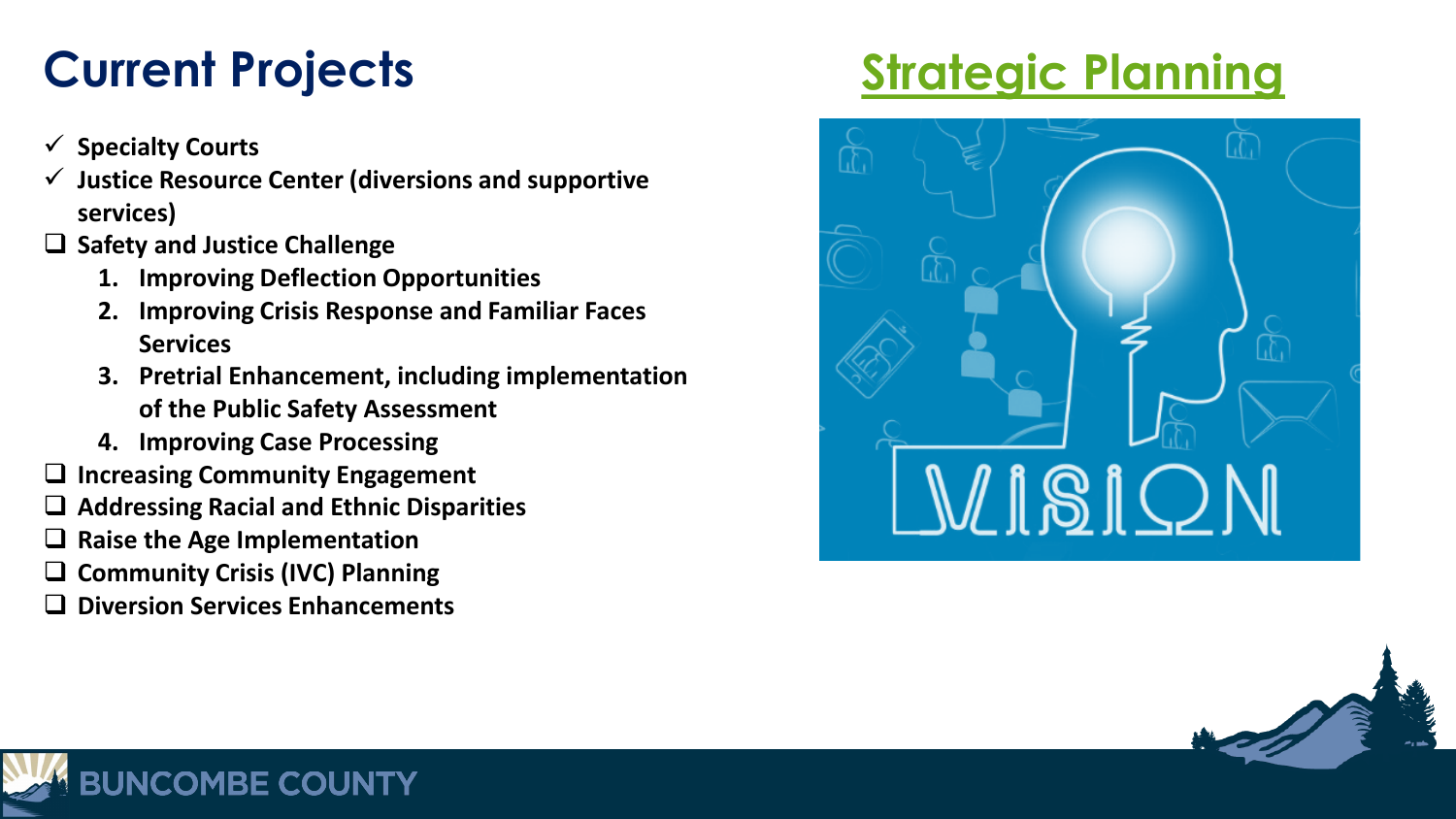## Rank these items from most important to least important



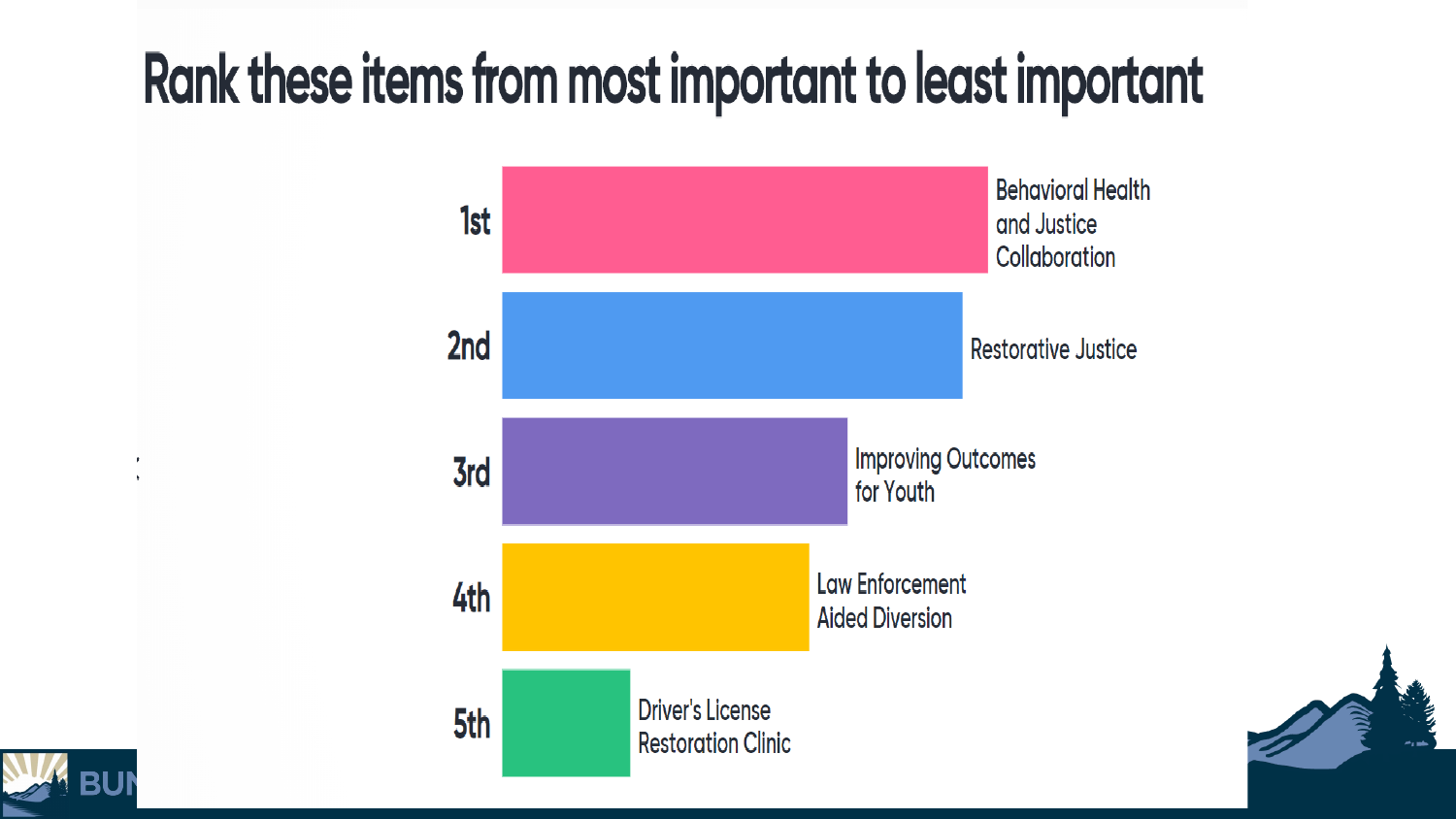

### **Strategic Planning Technical Assistance**



Thomas Eberly, Program Director The Justice Management Institute



JRAC Strategic Plan Worksheet



### Part I: Initiative Overview

| Initiative<br>(Name of the Initiative)                              | Community Survey                                                                                                                               |
|---------------------------------------------------------------------|------------------------------------------------------------------------------------------------------------------------------------------------|
| Challenge Statement<br>Statement of the problem to<br>be addressed) | Quantitative Information on the views of the community about the criminal system does not exist                                                |
| <b>Obiective</b><br>What will be done to address<br>the initiative) | To conduct a random survey of residents to determine their viewpoints about the local criminal justice system to shape the work of<br>the JRAC |

### Part II: Activities to Achieve Objective (use action verbs to describe each activity)

| Activity #1 | Identify a university or agency to assist with designing and producing a community survey on the criminal justice system      |
|-------------|-------------------------------------------------------------------------------------------------------------------------------|
| Activity #2 | Publish the results of the survey on the county website for the community to view                                             |
| Activity #3 | <b>Conduct</b> neighborhood meetings to discuss the findings of the survey                                                    |
| Activity #4 | Incorporate results of survey and neighborhood discussions to shape 2020 Strategic Plan and future work with justice agencies |